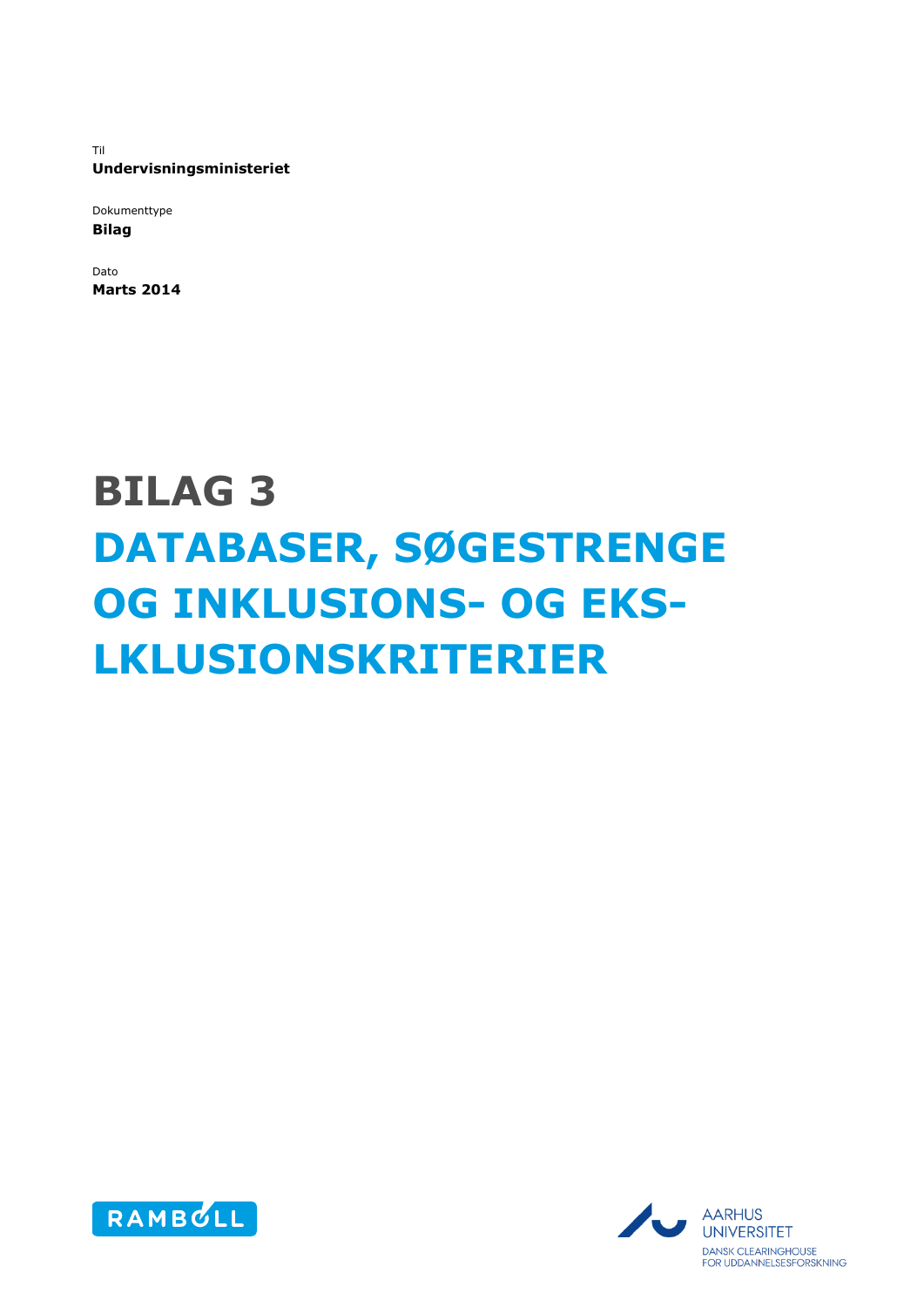# **BILAG 3 DATABASER, SØGESTRENGE OG INKLUSIONS- OG EKSLKLUSIONSKRITERIER**

# **INDHOLD**

| Databaser                           |  |
|-------------------------------------|--|
| Søgestrenge                         |  |
| Inklusions- og eksklusionskriterier |  |

Rambøll Hannemanns Allé 53 DK-2300 København S T +45 5161 1000 F +45 5161 1001 www.ramboll.dk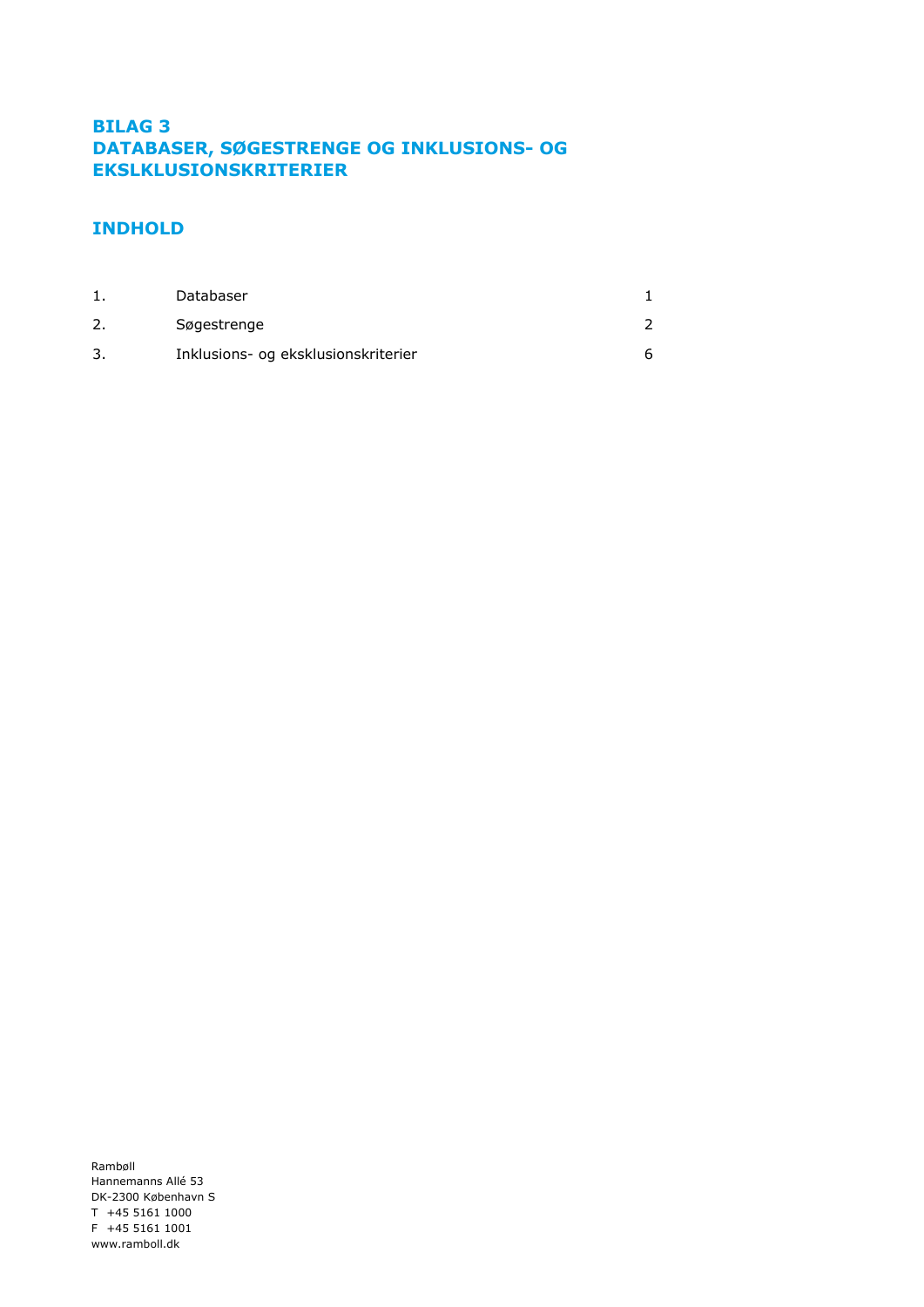# <span id="page-2-0"></span>**1. Databaser**

Forskningskortlægningen om trivsel og undervisningsmiljø er baseret på følgende søgeunivers:

- Evidensbasen: Dansk Clearinghouse for Uddannelsesforsknings database, der indeholder opdaterede beskrivelser af de internationale systematiske reviews, der er udgivet af de store evidensinstitutioner på uddannelsesforskningens område.
- Web of Science: Stor artikelbase med henvisninger til artikler inden for alle fag.
- EBSCO: EBSCO omfatter forskning i pædagogik og uddannelse i over 2000 tidsskrifter.
- Psycinfo: Psychinfo er en international database for psykologisk forskning. Den er afsøgt i  $\bullet$ versionen hos Proquest.
- ERIC: ERIC (Education Resources Information Center) er den største pædagogiske database i verden. Den er afsøgt i versionen hos Proquest.
- Australien Education Index (AEI): AEI er en australsk database med pædagogisk litteratur. Den er afsøgt i versionen hos Proquest.
- British Education Index (BEI): BEI er en britisk database med pædagogisk litteratur. Den er  $\bullet$ afsøgt i versionen hos Proquest.
- CBCA Education: CBCA (Canadian Business & Current Affairs) Education, er en canadisk database med pædagogisk litteratur. Den er afsøgt i versionen hos Proquest.
- DiVA-portal: DiVA-portal er en samlet søgetjenese for svensk forskningslitteratur.  $\bullet$
- Libris/Swepub: SwePub er en søgetjeneste med videnskabelig litteratur i det nationale svenske bibliotekssystem Libris.
- Forskningsdatabasen: Forskningsdatabasen er en søgeportal for dansk forskning.  $\bullet$
- Bibliotek.dk: Bibliotek.dk er Danmarks nationale biblioteksdatabase.
- Norart: Norart er en database med referencer til artikler i norske og nordiske videnskabelige tidsskrifter.
- Bibsys: Bibsys er en biblioteksdatabase over for norske universitetsbiblioteker og en række øvrige biblioteker.

Søgningerne i de ovennævnte ressourcer er suppleret med:

- Referencer identificeret via direkte søgninger i de nævnte databaser
- "Referencer fra referencer", forstået som referencer identificeret gennem eksisterende syste- $\bullet$ matiske reviews inden for området, samt referencer fra referencer identificeret i databasesøgningerne
- Supplerende relevante referencer foreslået af reviewgruppen
- Udgivelser fra tre store danske forskningsinstitutioner, Danmarks Evalueringsinstitut, KORA og SFI, er blevet håndsøgt efter relevante undersøgelser.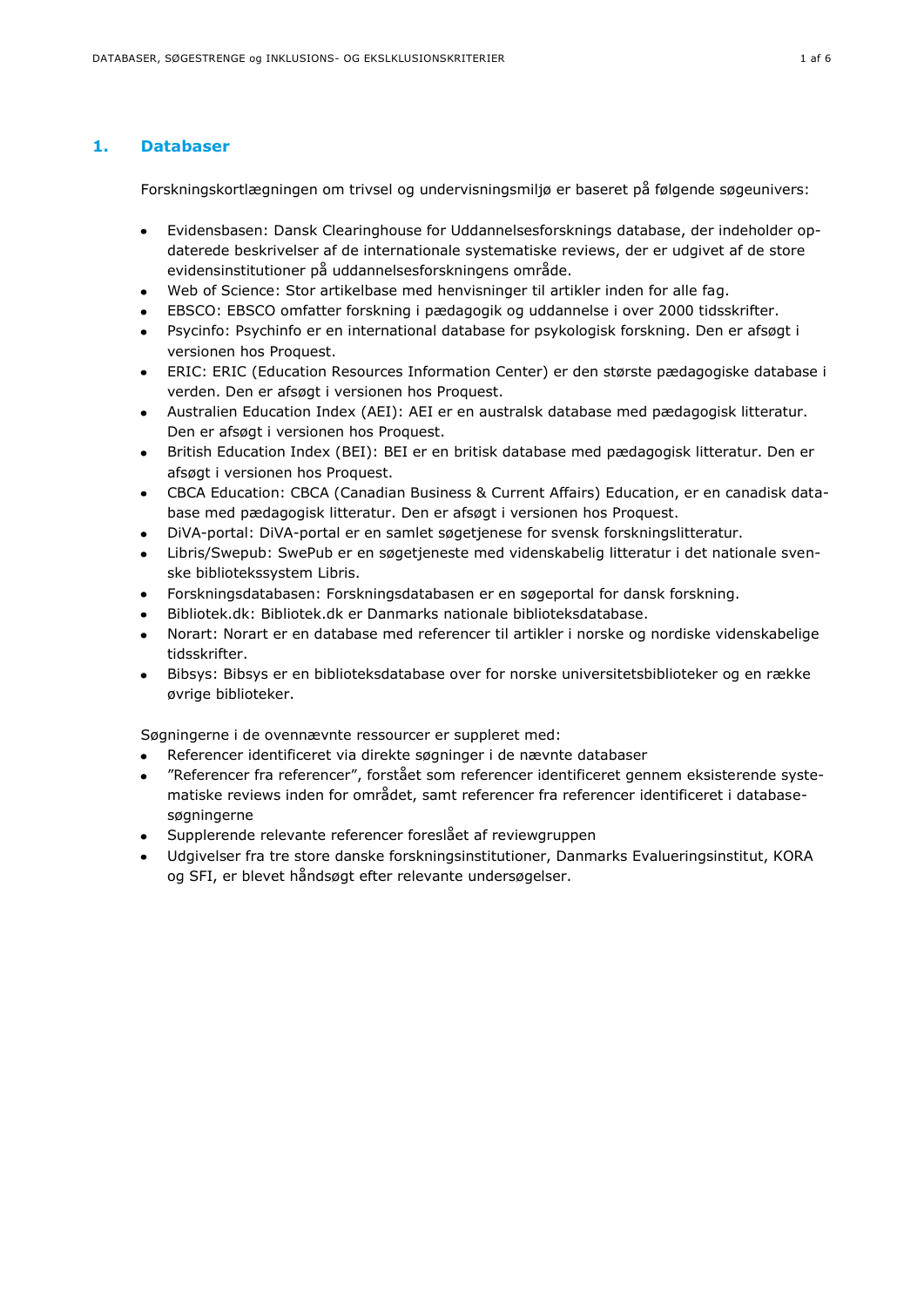# <span id="page-3-0"></span>**2. Søgestrenge**

Søgningerne er afgrænset gennem udvælgelsen af søgetermer, så det samlede antal studier kan håndteres inden for projektets tidsperiode. Søgestrengene for de enkelte databaser fremgår nedenfor.

#### **Evidensbasen**

Emnesøgning foretaget for følgende termer: Trivsel

#### **Web of Science**

Topic=((Self Esteem OR Classroom Environment OR Well Being OR Mental Health OR Satisfaction) AND (Elementary education OR Kindergarten OR Middle schools OR Preschool education OR Primary education))

Refined by: Research Domains=( SOCIAL SCIENCES OR ARTS HUMANITIES ) AND Research Areas=( PSYCHOLOGY OR EDUCATION EDUCATIONAL RESEARCH OR SOCIAL ISSUES OR ARTS HUMANITIES OTHER TOPICS OR ANTHROPOLOGY ) AND Publication Years=( 2012 OR 2011 OR 2010 OR 2009 OR 2008 OR 2007 OR 2013 OR 2006 OR 2005 OR 2004 OR 2003 ) AND Publication Years=( 2012 OR 2009 OR 2013 OR 2004 OR 2011 OR 2008 OR 2006 OR 2003 OR 2010 OR 2007 OR 2005 ) AND Languages=( ENGLISH OR NORWEGIAN OR SWEDISH ) AND Countries/Territories=( USA OR CANADA OR NORTH IRELAND OR AUSTRALIA OR SWITZERLAND OR DENMARK OR ENGLAND OR ROMANIA OR SLOVENIA OR NETHERLANDS OR CROATIA OR ALBA-NIA OR SPAIN OR FINLAND OR AUSTRIA OR GREECE OR CZECH REPUBLIC OR HUNGARY OR UK OR WALES OR GERMANY OR ITALY OR IRELAND OR NORWAY OR BELGIUM OR SCOTLAND OR ESTONIA OR SWEDEN OR FRANCE OR POLAND OR PORTUGAL OR SERBIA OR SERBIA MONTE-NEG OR NEW ZEALAND ) AND Research Areas=( EDUCATION EDUCATIONAL RESEARCH ) Timespan=All years.

Search language=Auto

#### **EBSCO**

(((((DE "CLASSROOM environment") OR (DE "SELF-esteem -- Study & teaching")) OR (DE "SELFefficacy in students")) OR (DE "STUDENT well-being" OR DE "SCHOOL children -- Mental health")) AND (DE "EARLY childhood education")) OR (DE "SCHOOL children") Limiters - Scholarly (Peer Reviewed) Journals; Published Date: 20030101-20131231; Language: English, Norwegian Narrow by SubjectGeographic: - belgium Narrow by SubjectGeographic: - illinois Narrow by SubjectGeographic: - georgia Narrow by SubjectGeographic: - denmark Narrow by SubjectGeographic: - ontario Narrow by SubjectGeographic: - north carolina Narrow by SubjectGeographic: - new south wales Narrow by SubjectGeographic: - florida Narrow by SubjectGeographic: - new york (n.y.) Narrow by SubjectGeographic: - italy Narrow by SubjectGeographic: - spain Narrow by SubjectGeographic: - northern ireland Narrow by SubjectGeographic: - london (england) Narrow by SubjectGeographic: - ohio Narrow by SubjectGeographic: - cyprus Narrow by SubjectGeographic: - france Narrow by SubjectGeographic: - wales Narrow by SubjectGeographic: - texas Narrow by SubjectGeographic: - pennsylvania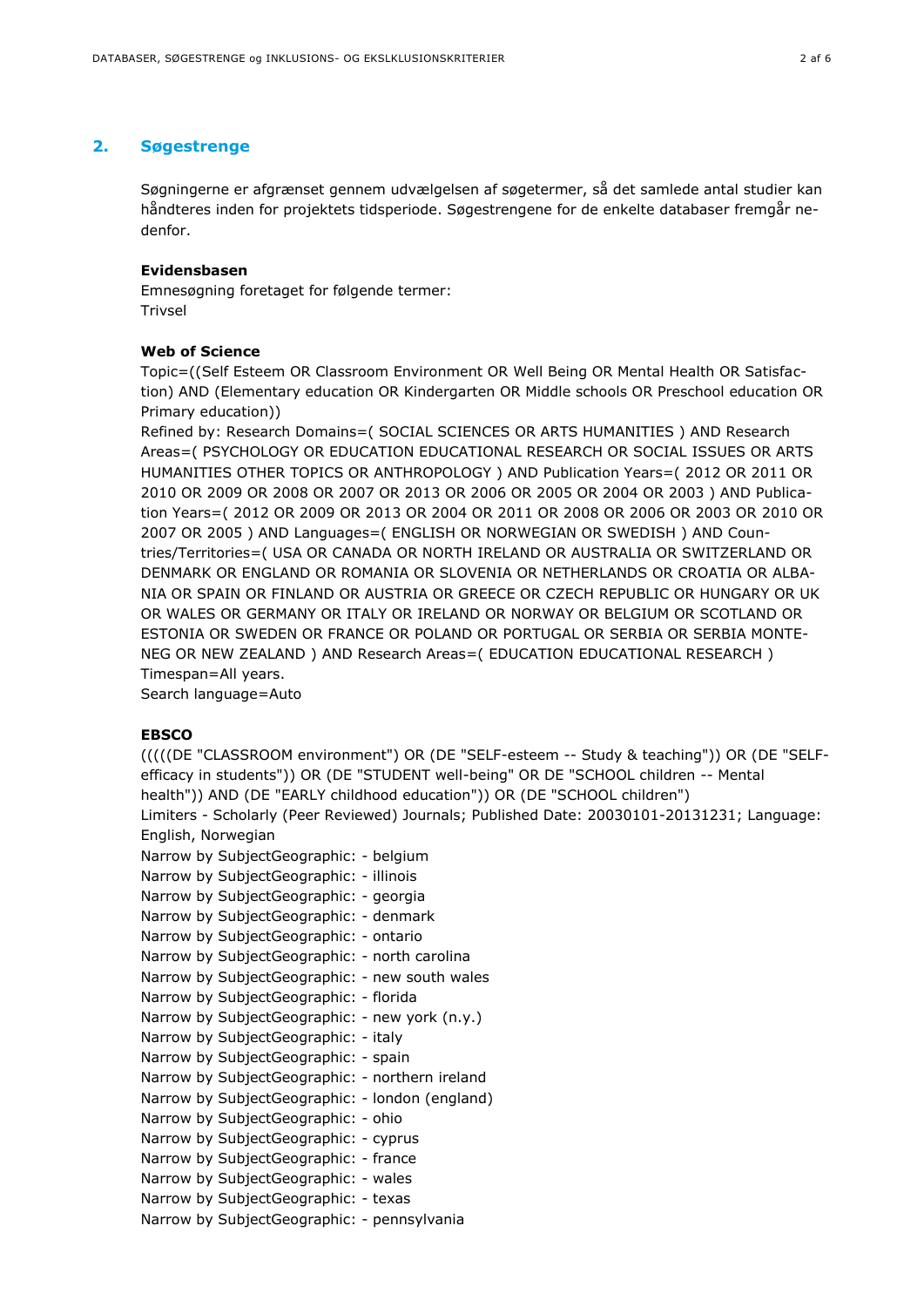```
Narrow by SubjectGeographic: - new york (state) 
Narrow by SubjectGeographic: - finland 
Narrow by SubjectGeographic: - germany 
Narrow by SubjectGeographic: - canada 
Narrow by SubjectGeographic: - norway 
Narrow by SubjectGeographic: - new zealand 
Narrow by SubjectGeographic: - ireland 
Narrow by SubjectGeographic: - california 
Narrow by SubjectGeographic: - sweden 
Narrow by SubjectGeographic: - greece 
Narrow by SubjectGeographic: - netherlands 
Narrow by SubjectGeographic: - scotland 
Narrow by SubjectGeographic: - australia 
Narrow by SubjectGeographic: - england 
Narrow by SubjectGeographic: - great britain 
Narrow by SubjectGeographic: - united states
```
#### **ERIC**

(SU.EXACT("Self Esteem") OR SU.EXACT("Classroom Environment") OR SU.EXACT("Well Being") OR SU.EXACT("Mental Health") OR SU.EXACT("Satisfaction")) Date: After January 01 2003 Document type 010 Books, 040 Dissertations/theses, 041 Dissertations/theses - Doctoral Dissertations, 080 Journal Articles, 140 Reports - General, 141 Reports - Descriptive, 142 Reports - Evaluative, 143 Reports - Research, Journal Article, Review Language Danish, English, Norwegian, Swedish Education level

Elementary education, Grade 1, Grade 10, Grade 2, Grade 3, Grade 4, Grade 5, Grade 6, Grade 7, Grade 8, Grade 9, Kindergarten, Preschool education, Primary education

#### **PsycINFO**

(SU.EXACT("Satisfaction") OR SU.EXACT("Well Being") OR SU.EXACT("Self Esteem") OR SU.EXACT("Mental Health") OR SU.EXACT("Learning Environment") OR SU.EXACT("Classroom Environment") OR SU.EXACT("Learning")) AND (SU.EXACT("Preschool Education") OR SU.EXACT("Primary School Students") OR SU.EXACT("Elementary Schools") OR SU.EXACT("Kindergarten Students") OR SU.EXACT("Early Childhood Development")) AND rtype.exact("Journal Article" OR "Peer Reviewed Journal" OR "Dissertation") AND la.exact("English" OR "Swedish" OR "Norwegian" OR "Danish") AND age.exact("Preschool Age (2- 5 Yrs)" OR "Childhood (birth-12 Yrs)" OR "Adolescence (13-17 Yrs)" OR "School Age (6-12 Yrs)") AND pd(>20030101)

#### **AEI**

((SU.EXACT("Self Esteem") OR SU.EXACT("Classroom Environment") OR SU.EXACT("Well Being") OR SU.EXACT("Mental Health") OR SU.EXACT("Satisfaction")) AND (SU.EXACT("Learning environment") OR SU.EXACT("Classroom environment")) AND rtype.exact("Theses" OR "Government-reports" OR "Books" OR "Theses-overseas" OR "Research-reports" OR "Book-chapters" OR "Journal-articles" OR "Journal-articles-overseas") AND pd(>20030101)) NOT subt.exact("secondary education" OR "higher education" OR "secondary school students" OR "postsecondary education" OR "secondary school teachers" OR "secondary school science" OR "professional development" OR "secondary school mathematics" OR "university students") AND pd(>20030101)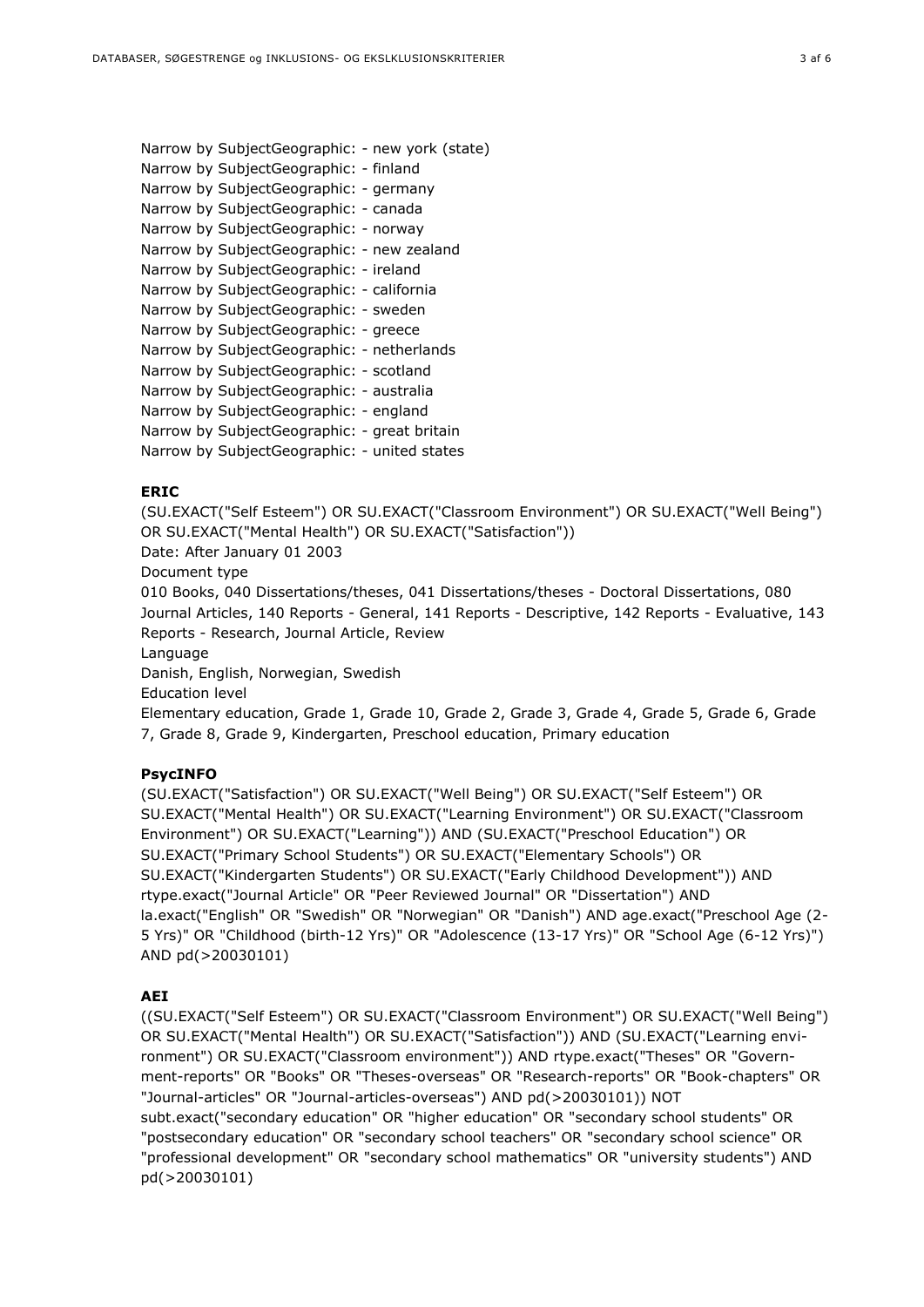#### **BEI**

((SU.EXACT("Self Esteem") OR SU.EXACT("Classroom Environment") OR SU.EXACT("Well Being") OR SU.EXACT("Mental Health")) AND at.exact("Dissertation/Thesis" OR "Article" OR "Review" OR "Book" OR "Technical Report" OR "Report" OR "Literature Review") AND fsu(infants OR "young children" OR children OR adolescents OR "preschool children") AND pd(>20030101)) NOT (aloc.exact("Israel" OR "Japan" OR "China" OR "Turkey" OR "Iceland" OR "Iran" OR "Korea (Republic)" OR "Beirut (Lebanon)" OR "Brazil" OR "Hong Kong" OR "India" OR "Mexico" OR "Namibia" OR "Philippines" OR "Singapore" OR "South Africa" OR "Tanzania" OR "Uganda") NOT la.exact("FRE" OR "GER") NOT subt.exact("secondary education" OR "secondary school pupils" OR "young adults" OR "parent child relationship" OR "parent attitudes" OR "adults")) AND pd(>20030101)

#### **CBCA Education**

(SU.EXACT("Mental health") OR SU.EXACT("School environment") AND pd(>20030101)) NOT (at.exact("Commentary" OR "General Information" OR "News" OR "Editorial" OR "Speech/Lecture" OR "Front Page/Cover Story" OR "Interview") NOT aloc.exact("Ghana" OR "Papua New Guinea") AND stype.exact("Scholarly Journals" NOT "Magazines") AND la.exact("ENG") NOT subt.exact("book reviews" OR "secondary school students" OR "secondary schools" OR "labor unions" OR "higher education" OR "junior high schools" OR "university students" OR "young adults")) NOT (at.exact("General Information" OR "Commentary") NOT aloc.exact("China" OR "Papua New Guinea") AND stype.exact("Scholarly Journals") AND la.exact("ENG") NOT subt.exact("secondary school students" OR "book reviews" OR "parents & parenting" OR "secondary schools" OR "college students" OR "higher education")) AND pd(>20030101)

#### **Swepub/Libris**

Emne søgning individuelt for følgende ord: Trivsel\* OR "Classroom environments" OR Undervisningsmiljö\* Tid: 2003-2013

#### **DiVA-Portal**

Undervisning\* OR trivsel\* OR "classroom environment" Tid: 2003-2013 Publication type Article in journal, Book, Chapter in book, Collection/Anthology, Doctoral thesis, Licentiate thesis, Other Report Content: Refereed, Other academic

#### **Forskningsdatabasen**

Emnesøgning foretaget for følgende termer: Trivsel? Undervisning? Trivsel? Skole? Trivsel? barn? Trivsel? børn? Trivsel? Elev? Trivsel? Dagtilbud? Undervisningsmiljø? "classroom environment?" Tid: 2003-2013

#### **Bibliotek.dk**

Undervisningsmiljø\* Trivsel\* og undervisning\* Trivsel\* og skole\* Trivsel\* og barn\*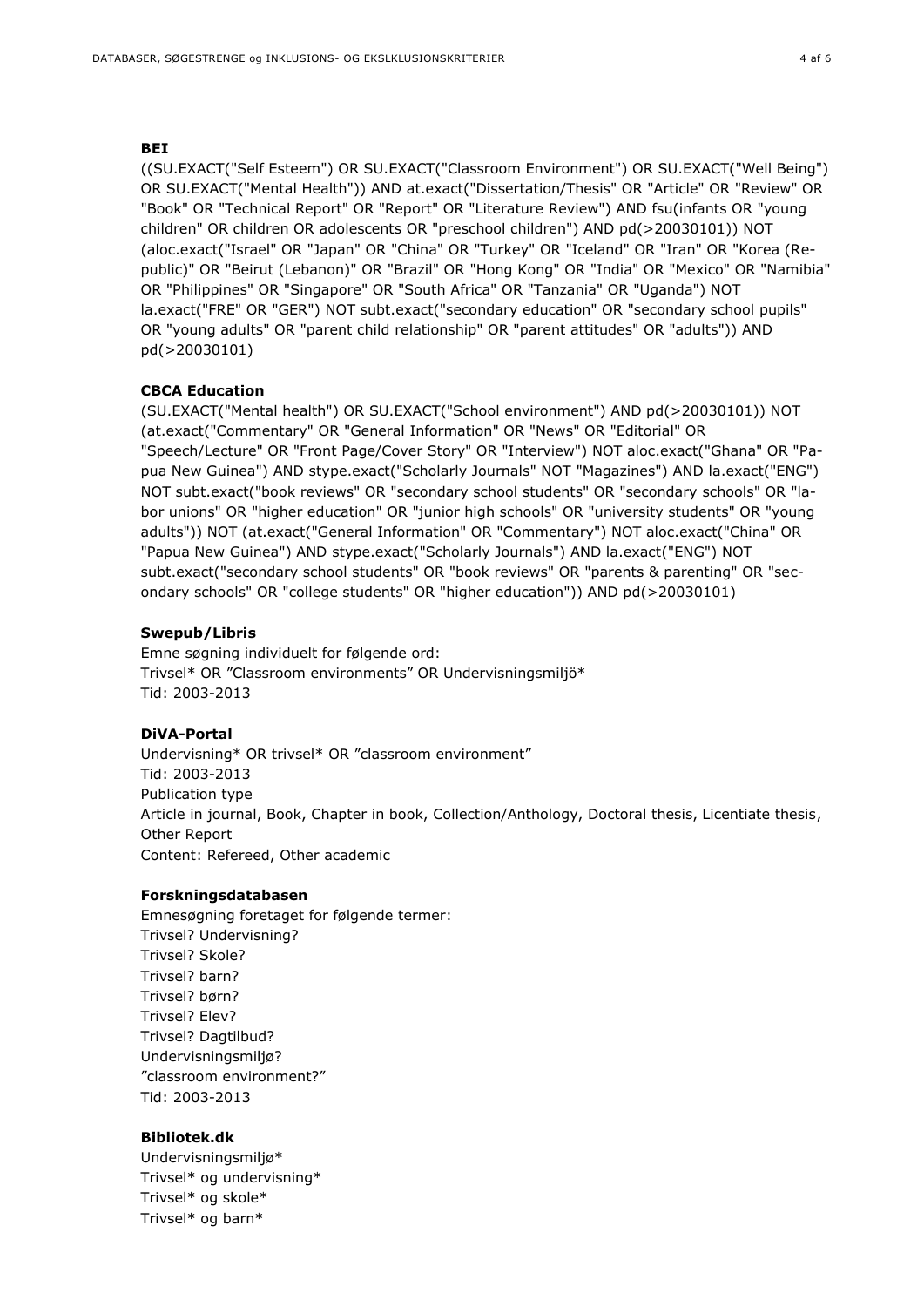Trivsel\* og børnehave\* Trivsel\* og dagtilbud\* Trivsel\* og elev\* Materialetype: Trykte bøger, punktskrift, e-bøger, tidsskriftsartikler, e-artikler, e-bøger, edokumenter, e-dokumenter frit tilgængelige Sprog: Dansk, engelsk, norsk, svensk Udgivelsesår efter 2002

#### **Norart**

Trivsel? And undervisning? or skole? Tid: 2003-2013

# **Bibsys**

Emnesøgning foretaget for følgende termer: Trivsel? og undervisning? Trivsel? og skole? Trivsel? og barn? Trivsel? og elev? Undervisningsmiljø? Tid: 2003-2013